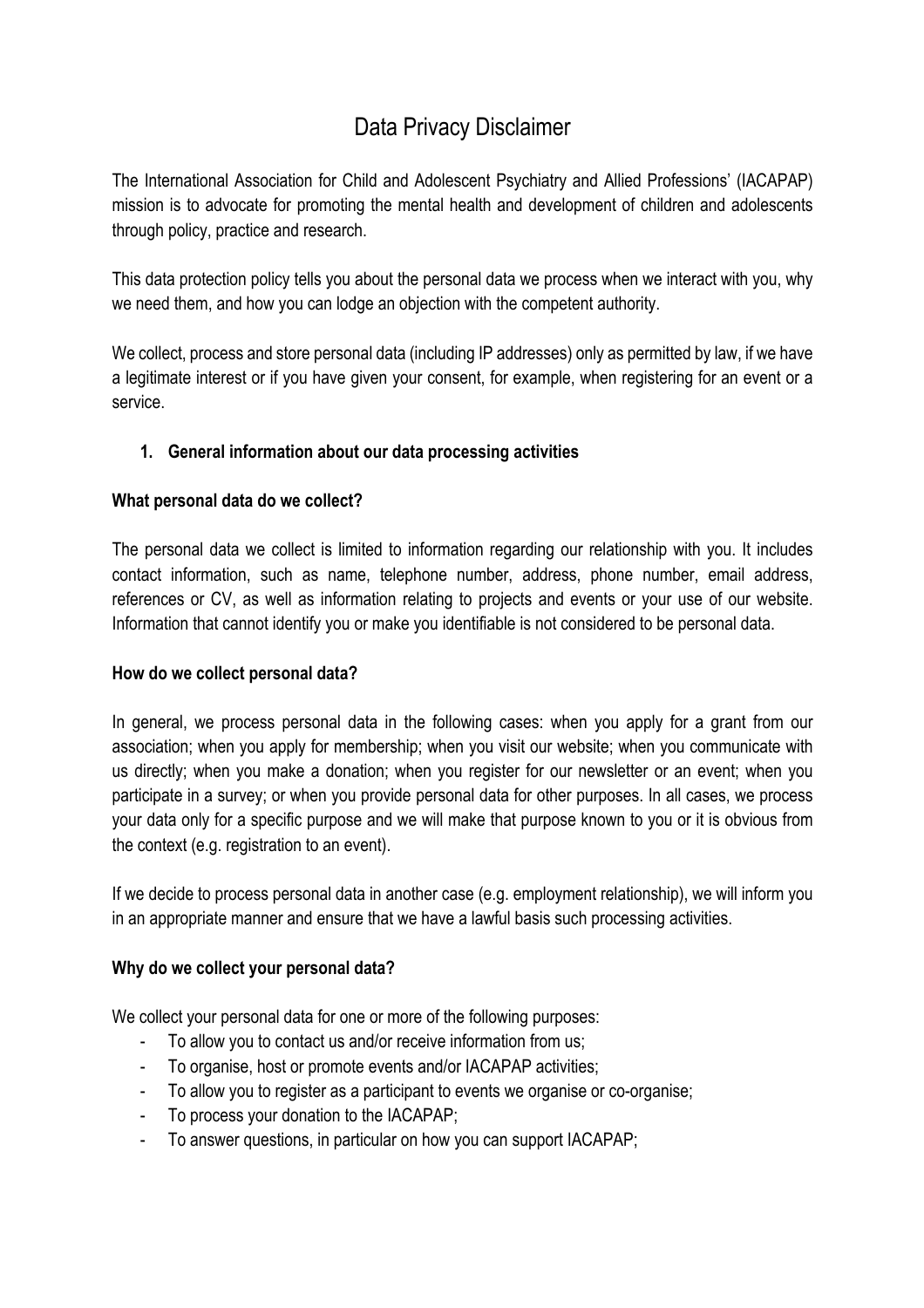- To process your membership application and provide you with information during your membership;
- To analyse web statistics and log files, to improve the functioning or our website;
- To access the performance of our advertising and improve the relevance of IACAPAP campaign and marketing message displayed to you after you leave our website;
- To comply with our administrative obligations.

Your personal data are not used for automated profiling or decision-making.

#### **Who processes your personal data and with whom are they shared?**

We (IACAPAP) process your personal data internally only for the purposes described in this privacy policy and by the internally designated IACAPAP staff members or agents. We only share your personal data with our staff members or agents on a strict need-to-know basis.

Depending on the purpose for which we process your personal data, we may share the necessary information with selected third parties, such as:

- The host of an event we organise or co-organise;
- Selected service providers that are necessary to process your data for the purposes as mentioned above;
- Third-party websites and social media platforms, through for example retargeting campaigns on Facebook, embedded links or social plug-ins.

As a matter of principle, we pass your personal data on to third parties only if we are authorised by law to do so or if you have given your consent (e.g. by clicking on a link or a social plug-in).

External service providers that process data on our behalf are contractually obliged to comply fully with the Swiss Federal Act on Data Protection and the EU General Data Protection Regulation. We make sure that such external service providers are capable of appropriately safeguarding your personal data. Before they are permitted to transfer responsibility for processing personal data to a third party, our prior consent is required. However, note that we cannot influence what personal data third-party websites or social media platforms process. Therefore, we recommend that you check their respective privacy policies before accessing these websites and/ or social media platforms. This also applies if you watch a video with YouTube on our website. Note that by clicking on a website link, social plug-in or video you consent to sharing information with the relevant provider.

#### **Will we transfer your personal data abroad?**

We are entitled to transfer your personal data to third parties (contracted service providers) abroad for the purpose of the data processing described in this privacy policy. These third-parties are bound to protect your personal data to the same extent as we are. If the level of data protection in a country does not correspond to that in Switzerland or the EU/EEA, we will contractually ensure that the protection of your personal data corresponds to that in Switzerland and the EU/EEA at all times.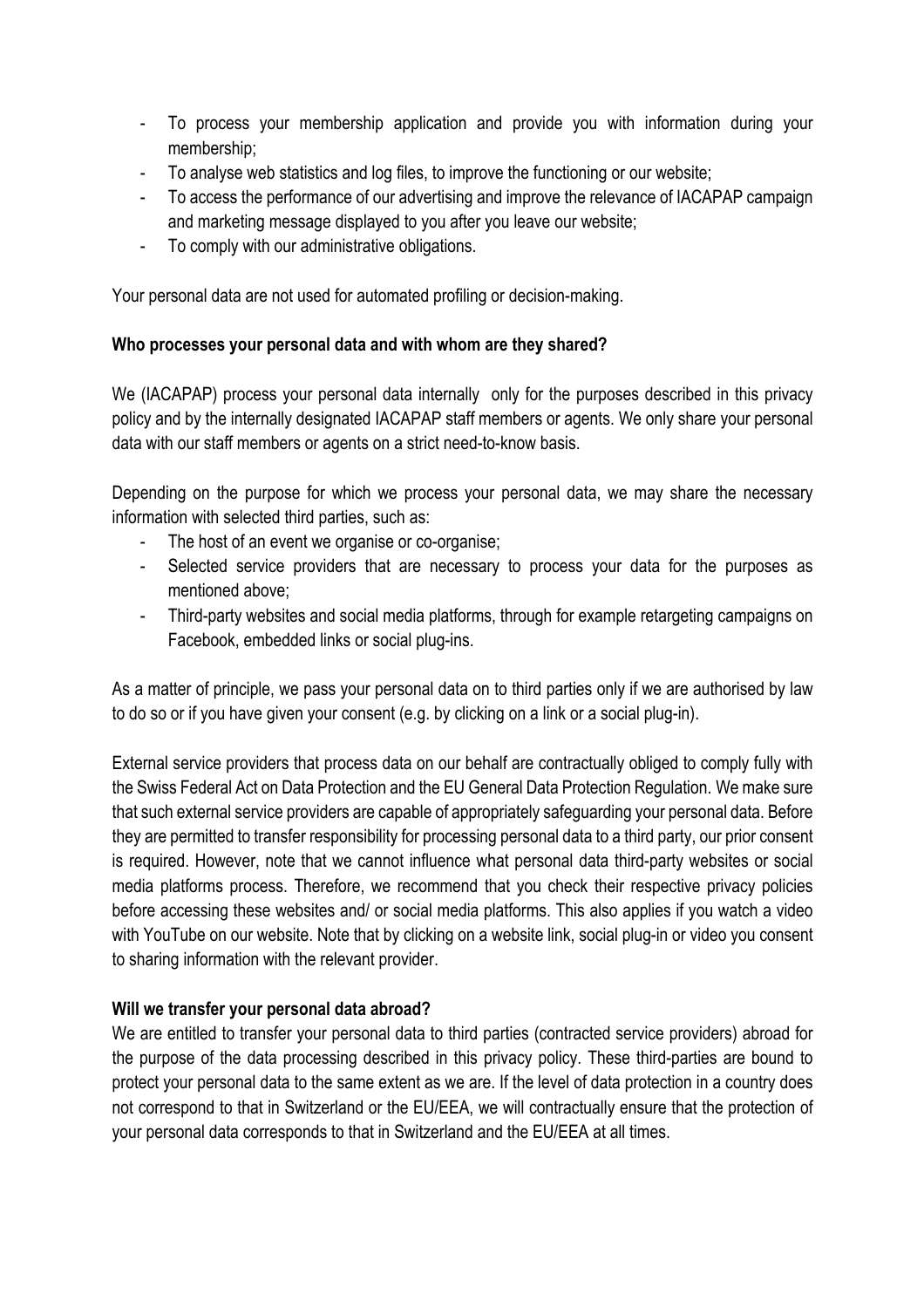Specifically, this applies to data transfers to the USA, which from the point of view of the European Union and Switzerland does not have an adequate level of data protection. We will make sure that we implement guarantees to ensure an appropriate level of data protection. To do so we will make use of the guarantees recognised as sufficient to ensure an adequate level of data protection in the EEA and / or Switzerland.

## **How long do we retain your personal data?**

We retain your data as long as necessary for our contractual relationship with you, or as long as we have a legitimate interest in continuing to store the information. We delete your personal data in all other cases, except when continued storage is required under the law (for example, we are legally obligated to retain documents such as contracts and invoices for ten years).

#### **Is your personal data safe with us?**

We use suitable technical and organisational security measures to protect your personal data stored with us against manipulation, partial or complete loss and against unauthorised access by third parties. Our security measures are continuously improved in line with technological developments.

You should always treat your access data confidentially and close the browser window when you have finished communicating with us, especially if you share your computer, tablet or smartphone with others.

We also care about data protection internally. Our employees and the service providers are contractually obliged to ensure confidentiality of personal data and compliance with applicable data protection laws.

## **2. Processing of your personal data when you visit our website**

## **What personal data are processed when you visit our website?**

In general, you may visit our website without providing personal information. However, when you visit our website, our servers make a temporary record of each access in a log file. The following technical data are collected and stored until they are automatically deleted after no more than seven months:

- The IP address of the computer used to access the website;
- The date and time of access;
- The website from which access was obtained, as well as the search term used, as applicable;
- The name and URL of the accessed file;
- The search queries used;
- Your computer's operating system (shown by the user agent);
- The browser you are using (shown by the user agent);
- The type of device, if access is obtained through a mobile telephone;
- The transmission protocol used.

By collecting and processing these data, we promote system security and stability, allow for error and performance analysis, and serve internal statistical needs. This also enables us to optimise our online services. In addition, IP addresses are used to pre-set the website language. Finally, we insert cookies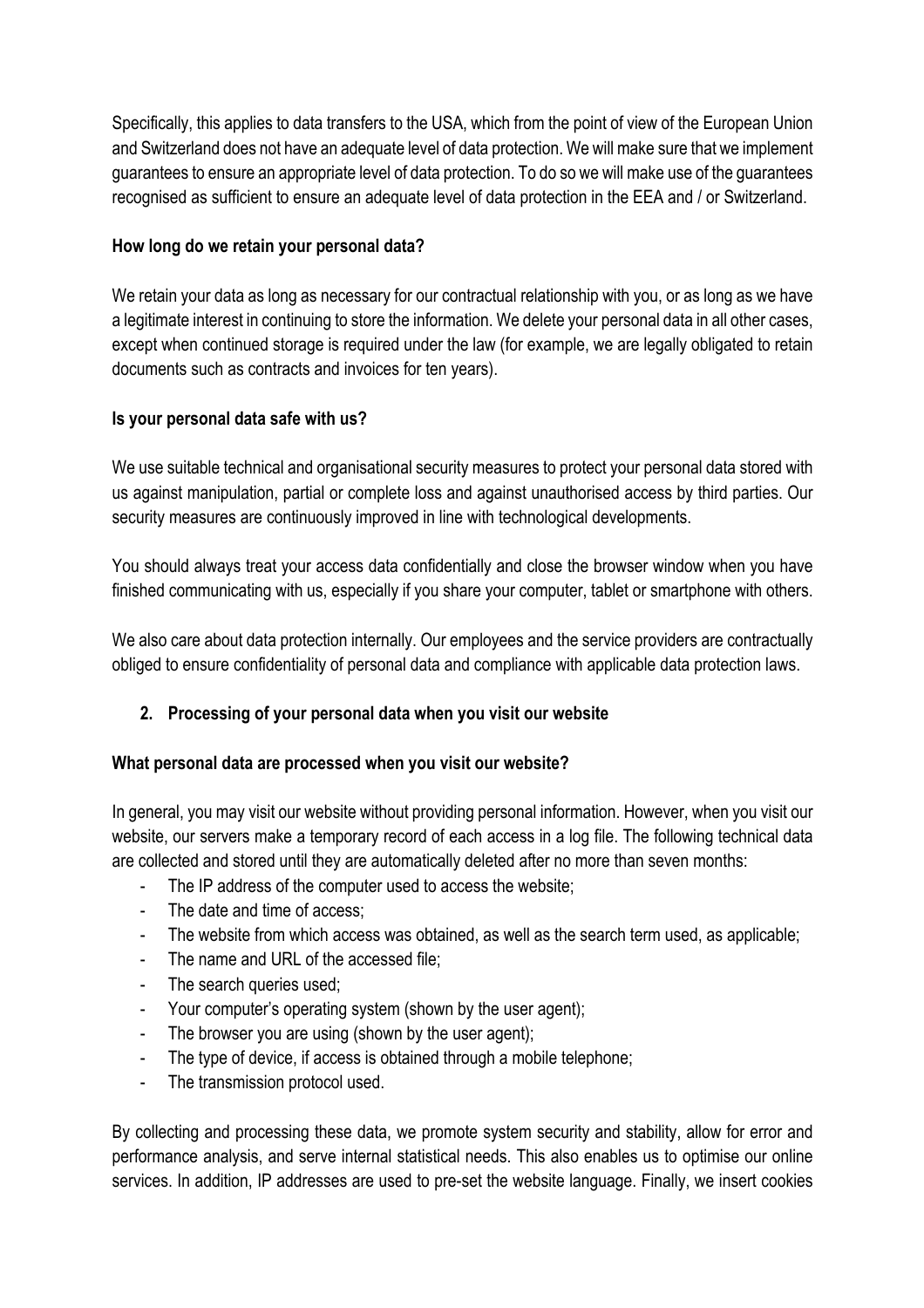and use cookie-based applications and tools when users access our website. More detailed information can be found in the section about cookies. It is within our legitimate interest to process such data to offer you a well-functioning website.

The IP address will also be used together with the other data in the event of attacks on the network infrastructure or other unauthorised or abusive use of the website to identify offenders in connection with civil or criminal proceedings. The processing of this data is in our legitimate interest to track your visit to our website and to improve and make the website more secure accordingly.

# **What personal data do we process when you join us or contact us in a different manner on the website?**

You can join us online or get in touch with us via our website. For this we need the following information about you:

- Your name;
- Your email;
- The subject of your request (e.g. membership, donation, other query);
- Your message.

We use this data as well as additional information voluntarily provided by you only in order to appropriately interact with you. The processing of this data is, therefore, necessary for the performance of our precontractual and contractual relationship.

## **What personal data do we process when you donate on the website?**

You can directly donate to our cause on the website. For this we need the following information:

- The amount you would like to donate;
- What we need to use the donation for;
- If you want to make this a monthly donation;
- If you would like to add your donation to help offset the cost of processing;
- How you would like to donate (PayPal or credit card);
- Your contact details for the payment.

We use this data as well as additional information voluntarily provided by you only in order to process your donation according to your instructions. The processing of this data is, therefore, necessary for the performance of our pre-contractual and contractual relationship.

## **What data do we collect when you subscribe to our newsletter?**

You can subscribe to our newsletter in order to be informed about news, events and activities related to IACAPAP. For this we need the following information:

- Your name;
- Your email;
- The subject of your request (e.g. membership, donation, other query);
- Your message.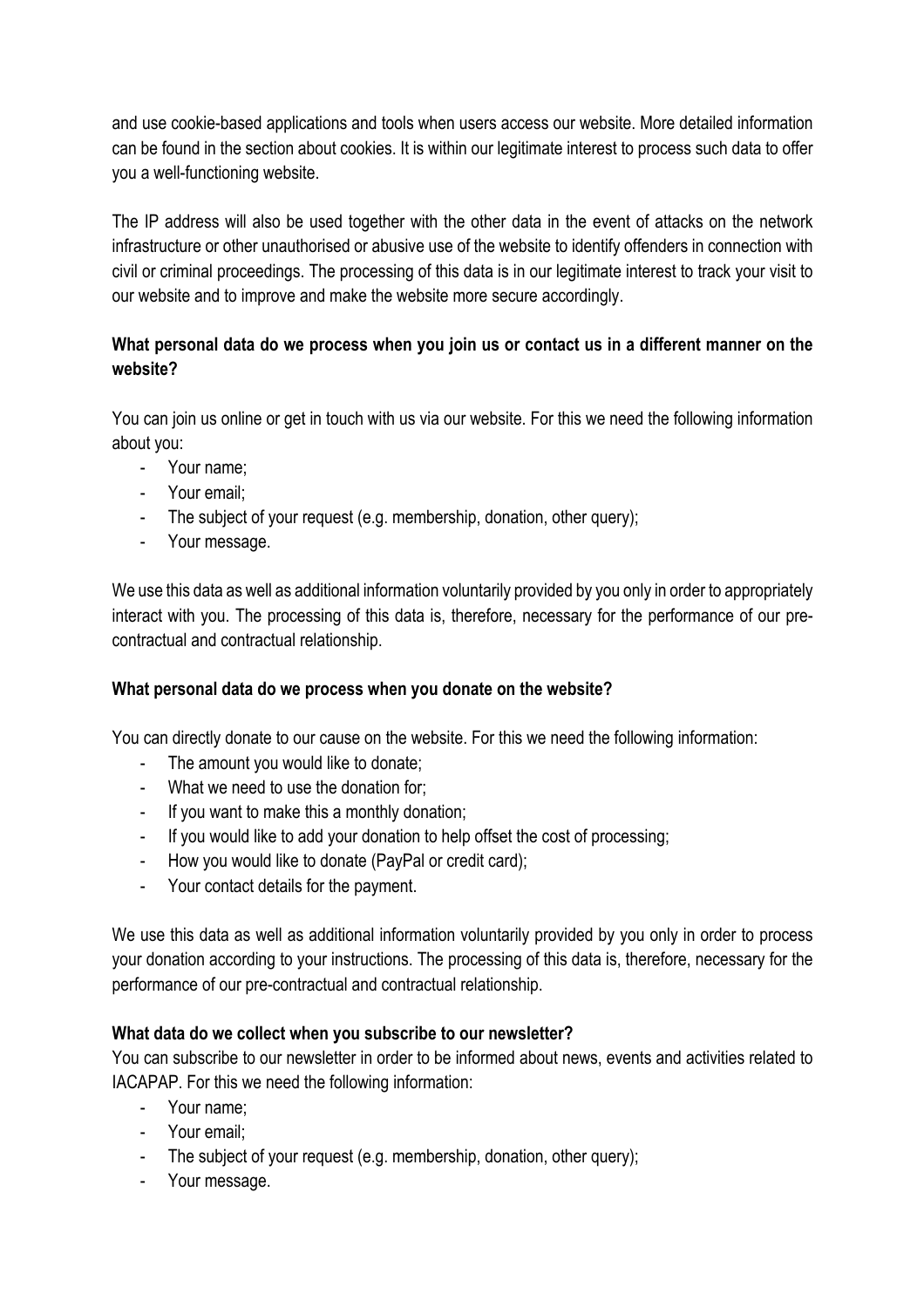In order for you to get subscribed to our newsletter, you must tick our check box that we are allowed to keep in touch with you..

We only use this data for the delivery of our newsletter if you have agreed to receive it. You can unsubscribe from our newsletter at any time via a link in each respective e-mail. You can also send us a message to info@iacapap.org so that we can delete you from our mailing list. We will send you our newsletter based on your consent.

To send you our newsletter in a professional manner, we use software and the services from MailChimp.

#### **What are cookies, and when are they used?**

Cookies are small text files that are placed on your computer when you visit our website. When you return to the website, your browser transmits the information in the cookies back to us, allowing the system to recognise your terminal device. With the help of cookies, we can optimise our website and facilitate its use.

When you visit our website, a popup message informs you of our use of cookies and of the fact that visiting the website implies your consent.

If you opt not to permit the use of cookies, you may deactivate and delete all cookies at any time. For more information, consult your browser's help function. However, if you choose to deactivate cookies, certain functions on our website may no longer be available to you. The deactivation or deletion process must be repeated if you use a different browser or terminal device.

#### **How do we use tracking tools?**

We need statistical information about the use of our online services (in particular our website and newsletter) to make them more user-friendly, measure their range and conduct market research; hence the processing of this personal data is in our legitimate interest. We use web analytics tools for this purpose, specifically Google Analytics or social media pixel.

In addition to the data listed above (see "What data are processed when you use our websites?"), we gather the following information:

- The user's navigation path on the website
- The length of time the user spends on the website or subpage
- The subpage from which the user leaves the website
- The country, region or city from which the website is accessed
- The terminal device (type, version, colour depth, resolution, width and height of the browser window)
- Repeat or new visitor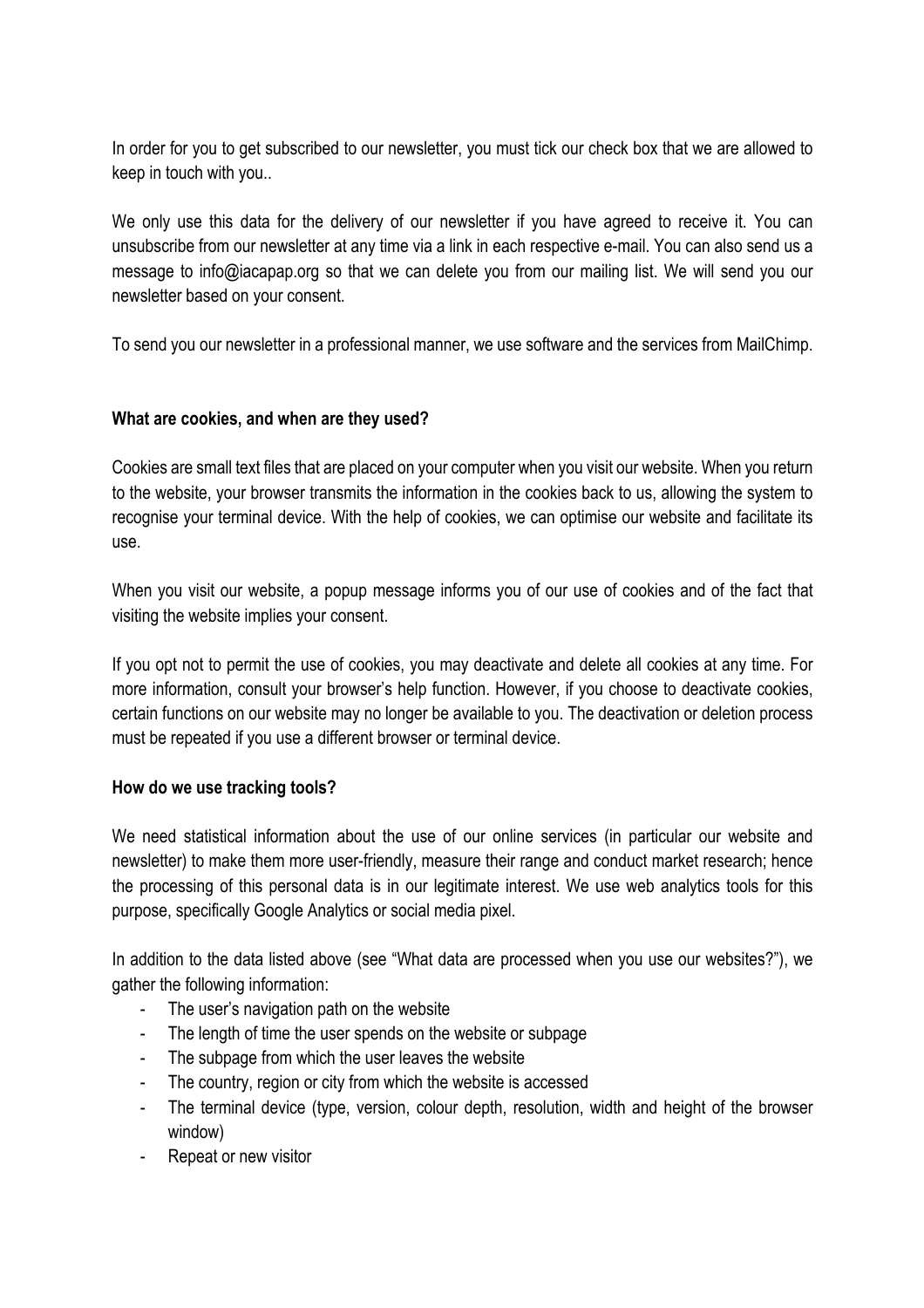This information is used to analyse website use. If you want to deactivate Google Analytics, you will find the necessary browser add-on at http://tools.google.com/dlpage/gaoptout?hl=de. As explained in the previous section, you can avoid creating a user profile by deactivating the use of all cookies.

# **3. Anything else you need to know?**

# **What rights do you have concerning your personal data?**

You have the following rights:

- You are entitled to request information about your stored data.
- You may request that your personal data be corrected, supplemented, blocked or deleted.
- In the EU, you have the right to data portability.
- In many countries, you also have the right to file a complaint with the relevant data protection authority if you have concerns about how we process your data.

If you have consented to your data processing, you may revoke that consent at any time, effective going forward.

These rights depend on the applicable data protection legislation and may be either more limited or more comprehensive.

You may do so via letter or email. See Contact section at the bottom of the page.

# **What happens if some part of this privacy policy is invalid?**

Should individual parts of this privacy policy be invalid, this shall not affect the validity of the rest of the privacy policy. The invalid part of this privacy policy shall be replaced in such a way that it comes as close as possible to the economically intended purpose of the invalid part.

## **Governing law and competent court**

This privacy policy and the contracts concluded on the basis of, relating to or in connection with this privacy policy are subject to Swiss law, unless the law of another country is mandatory.

The place of jurisdiction shall be the Geneva (Switzerland), unless another place of jurisdiction is mandatory.

## **Amending this privacy policy**

We reserve the right to amend or supplement this privacy policy at any time, as we see fit and in accordance with the applicable data protection law. The most current privacy policy is published on our website. Please consult this policy regularly.